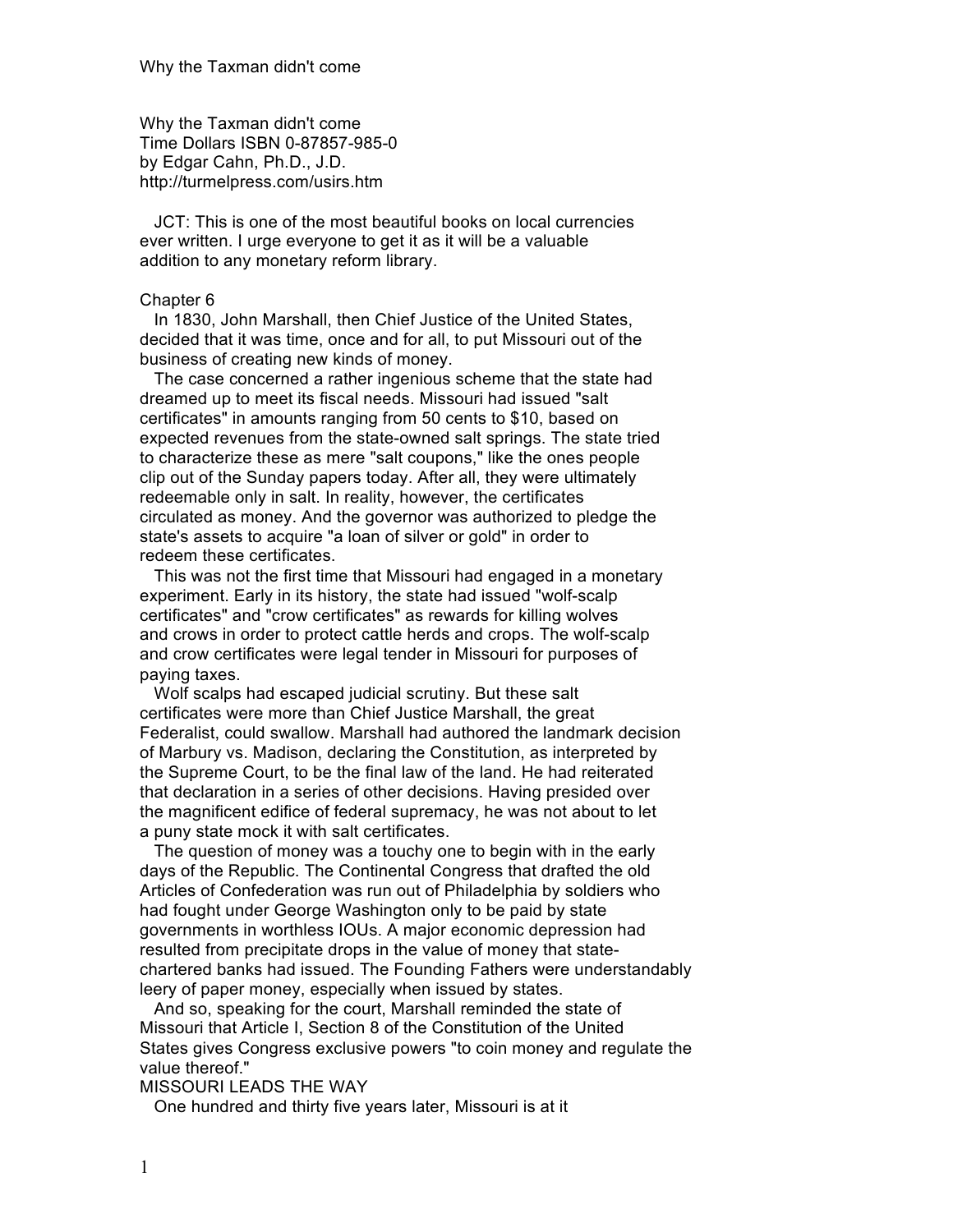again. IN the mid-1980s, the state enacted a law to use Time Dollars to provide relief for people who take care of the elderly family members at home. In a sense, Time Dollars are simply updated wolfscalp or crow certificates - a way of paying citizens for performing a public service. So far, Missouri is the only state to commit its "full faith and credit" to the Time Dollar: if no Time Dollar participant is available to help a person who has earned this currency, the state will provide this help at its own expense.

This time, Missouri went even further. The passage of time has mooted Marshall's early decision: credit cards, state revenue bonds, any number of other devices, have rendered antique the notion that only the federal government can create money. That still leaves the Internal Revenue Service (IRS), however. In 1985, Missouri had the temerity to ask the agency to declare this money exempt from federal income tax.

The IRS is not generally known for generosity where federal revenues are concerned. It is especially wary of basing exemptions on broad conceptual grounds, as opposed to narrow interpretations of the statute. Yet, the IRS has concluded that credits earned under the Missouri law will not be treated as taxable income. It did so not once but three twice - first in a ruling by a regional office on a request from the state of Missouri, the second time, in a "private ruling" by the national office in response to a request from a settlement house in St. Louis.

These rulings apply only to the particular cases involved and might not hold in different circumstances. But they are highly significant nevertheless. At a practical level, they help people designing Time Dollar programs to avoid entanglements with the IRS. (This has been a concern in some social service quarters.)

The reasoning behind the exemption is even more important. Examining Time Dollars through the exacting lens of federal tax law, the IRS lawyers saw some crucial deferences between these and ordinary money that might elude the more casual mind. These differences, in turn, illuminates well as anything that has come along the nature of the social bonds that the Time Dollar movement is seeking to rebuild.

The IRS rulings are all the more remarkable if we recall the economic climate of the early 1980s and the hostility of the IRS toward barter. Unemployment and inflation had both reached double digits. The economy was so low that some economists were calling it a depression. The Federal Reserve had moved to curb inflation by restricting the supply of money, thereby stifling the economy even further. Federal spending on domestic programs was being slashed by a new president, Ronald Reagan. And the United States government was operating on a deficit of a mere \$50 billion to \$70 billion.

Back in the 1930s, when jobs and money were in short supply, many discovered barter to meet their needs. In the early 1980s, the middle class did the same. Paperbacks proliferated on drugstore counters carrying titles like "The Barter Way to Beat Inflation" and "How to Get on the Barter Bandwagon where CASH is a four-letter word." Barter clubs arose in which members bought and sold services and wares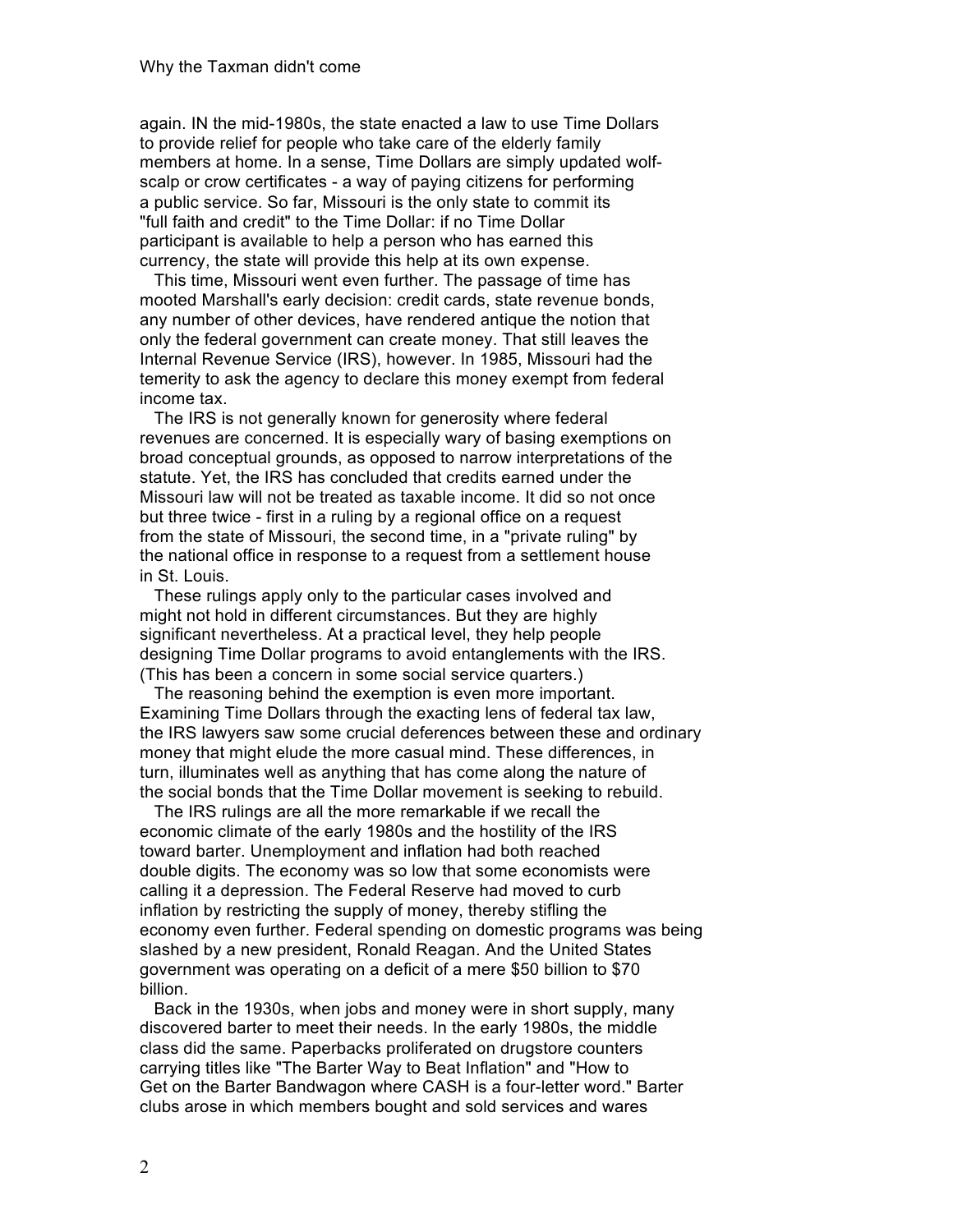through computerized exchange pools. Several national barter franchises prepared public offerings; Sears, Roebuck and Company created Sears World Trade specializing among other things in barter and countertrade. Magazine articles noted that nearly one-third of international trade was done using barter rather than currency.

### THEN THE IRS WOKE UP

Much of this happened because the IRS was asleep to the issue. Then the agency woke up and spoiled the fun. New regulations expanded the definition of barter and required full disclosure of all such exchanges on one's annual tax return. Even worse, credits received through a barter network were determined to be taxable income when received rather than when spent. That is, if someone paid you 2,000 barter credits in exchange for your used car, you were taxed when the credits were added to your account, even if you had not spent them. That made good sense from an accounting standpoint. But it was terrible news to anyone who held nothing except except some credits in a soon-to-be-defunct barter club.

Yet, despite its "jihad" against barter-based tax avoidance, the IRS made an exception for Time Dollars. In March 1985, the regional IRS office in St. Louis ruled that volunteers in a state program who qualified for hours of service by earning service credits would not be taxed on the value of those services. The ruling focused primarily on the charitable nature of the transaction and the public purpose it embodies. PEOPLE WHO RECEIVED THESE SERVICES FROM TIME DOLLAR **WORKERS** 

WOULD HAVE RECEIVED THEM FREE FROM THE STATE ANYWAY. This made the transaction fundamentally different from commercial barter, which is simply another form of a market transaction that might have occurred for cash.

Then in June 1985, the national office of the IRS issued a "private letter" ruling regarding the Time Dollar program in St. Louis, which had been operating for several years. Grace Hill, a local settlement house, had been using Time Dollars to provide housekeeping and babysitting to residents of the community and also to provide more skilled services such as house painting. The computerized bookkeeping operated in the usual way. "When a volunteer performs a service" the ruling noted, the "taxpayer (Grace Hill) credits the hours spent to the volunteer's account and debits the hours to the service recipient's account."

Despite the obvious value of the services and the extensive record keeping involved, the IRS nonetheless concluded that these credits "have no monetary value" and service recipients do not incur a "contractual liability." The agency saw that these Time Dollars are fundamentally different from money. They provide recognition and a form of bonding, rather than a cash reward. "Credits posted to the volunteers' accounts serve merely as a means to motivate the volunteers," the IRS said. "The continued effectiveness of this taxpayers' program depends on the volunteers perceiving the value of their efforts to the community. Taxpayer hopes that knowledge of the hours they provide... will instill pride in the volunteers."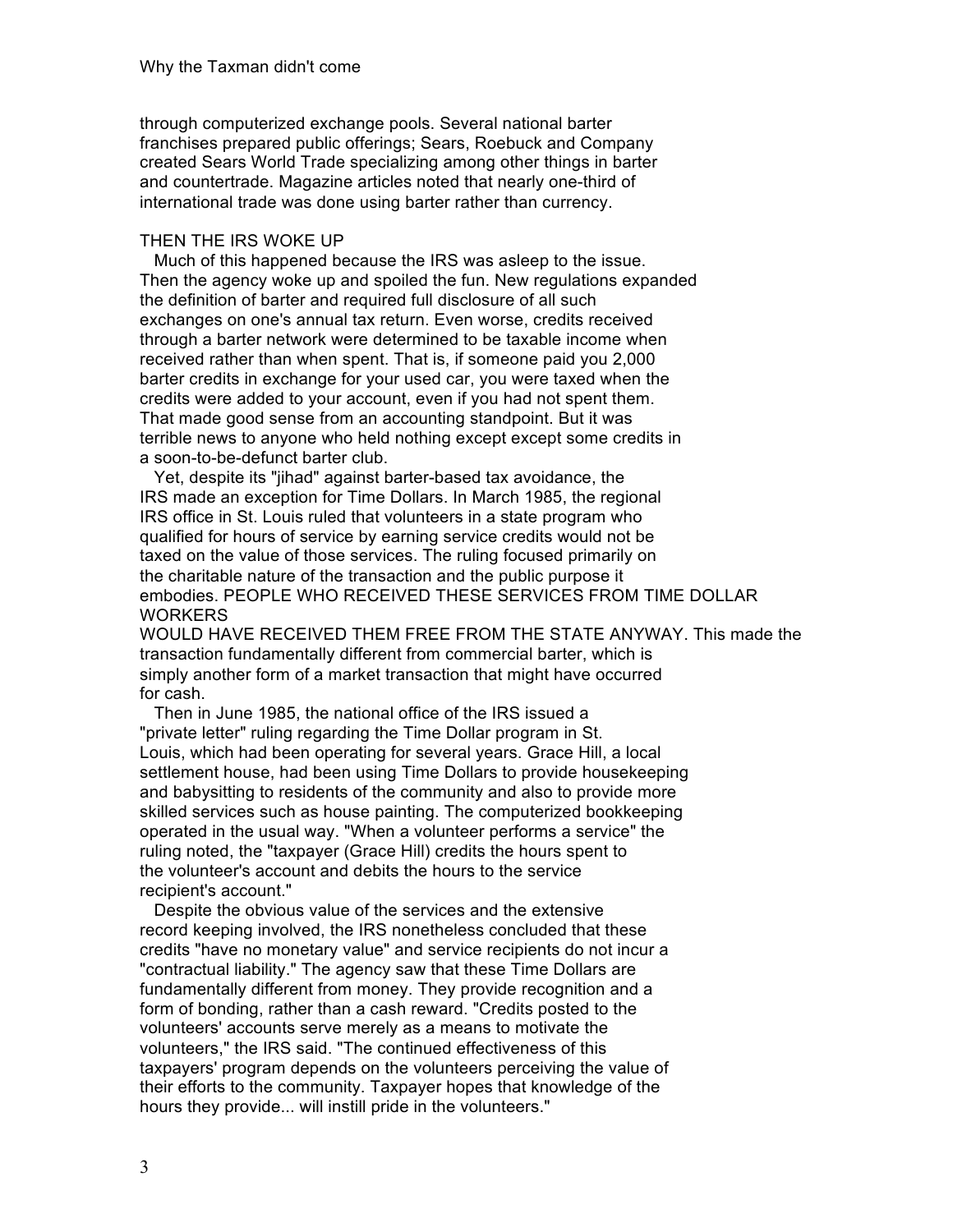## WHY TIME DOLLARS WEREN'T TAXED

The Time Dollar networks are different from commercial barter, the ruling said. They are simply a different form of the things neighbors do for one another. Commercial barter, by contrast, "does not include arrangements that provide solely for the informal exchange of similar services on a non-commercial basis." In commercial barter, the parties are bound by contract, and credits in a barter network are a "cash substitute." Here, by contrast, people who receive a service have no contractual - i.e., legal - obligation to repay. And people who give service get no contractual right to compensation: "The credits merely serve as a means to motivate the volunteers to continue their community service."

This ruling cut through a lot of academic fog that has grown up around the issue. A tax professor who authored one of the leading casebooks on federal taxation, for example, could not fathom how the IRS could deem Time Dollars not taxable. After all, he said, "benefit is benefit."

But the IRS did, and the practical importance of the ruling cannot be overstated. It is hard to imagine people lining up to volunteer, knowing that come April 15th, Uncle Sam was going to tax the Time Dollars they earned - even though they had gotten no money with which to pay those taxes. Even if the IRS valued the credits at only \$5 per hour, a volunteer could easily owe several hundred dollars in taxes.

The conceptual basis of the rulings is even more important. The IRS went right to the heart of the difference between Time Dollars and money. The ruling that declared that these exchanges were not commercial barter implicitly recognized a distinction between the market and the nonmarket economy, with the important corollary that exchanges in the nonmarket economy are beyond the scope of the federal income tax laws. Not all exchanges among family members and neighbors are exempt, of course; certain trust arrangements between parents and children, for example, are blatant tax avoidance devices.

But the IRS did not see evidence of this in Missouri's Time Dollar program. It pointed out that, to the contrary, the care in question was charitable in motive and was openly reported to the state of Missouri. There was little danger that respite care syndicates would sweep the nation as a hot new form of tax avoidance.

### TRUST RULES ALL EXPECTATIONS

The St. Louis ruling is even more impressive because it fleshes out a distinction that seems to elude most tax lawyers. The ruling noted that participants earning credits had no "contractual" rights to anything in exchange for their efforts. (The St. Louis program was not backed by the state.) Any expectations or increased sense of security people feel rests on their trust in the program, and particularly in their fellow members. They can't go to court to demand service from anyone,no matter how many Time Dollars they hold, because trust is all there is.

This goes to a fundamental different between contractual obligations and dealings between friends and family. With the latter, legal rights are of limited use. You have to choose between asserting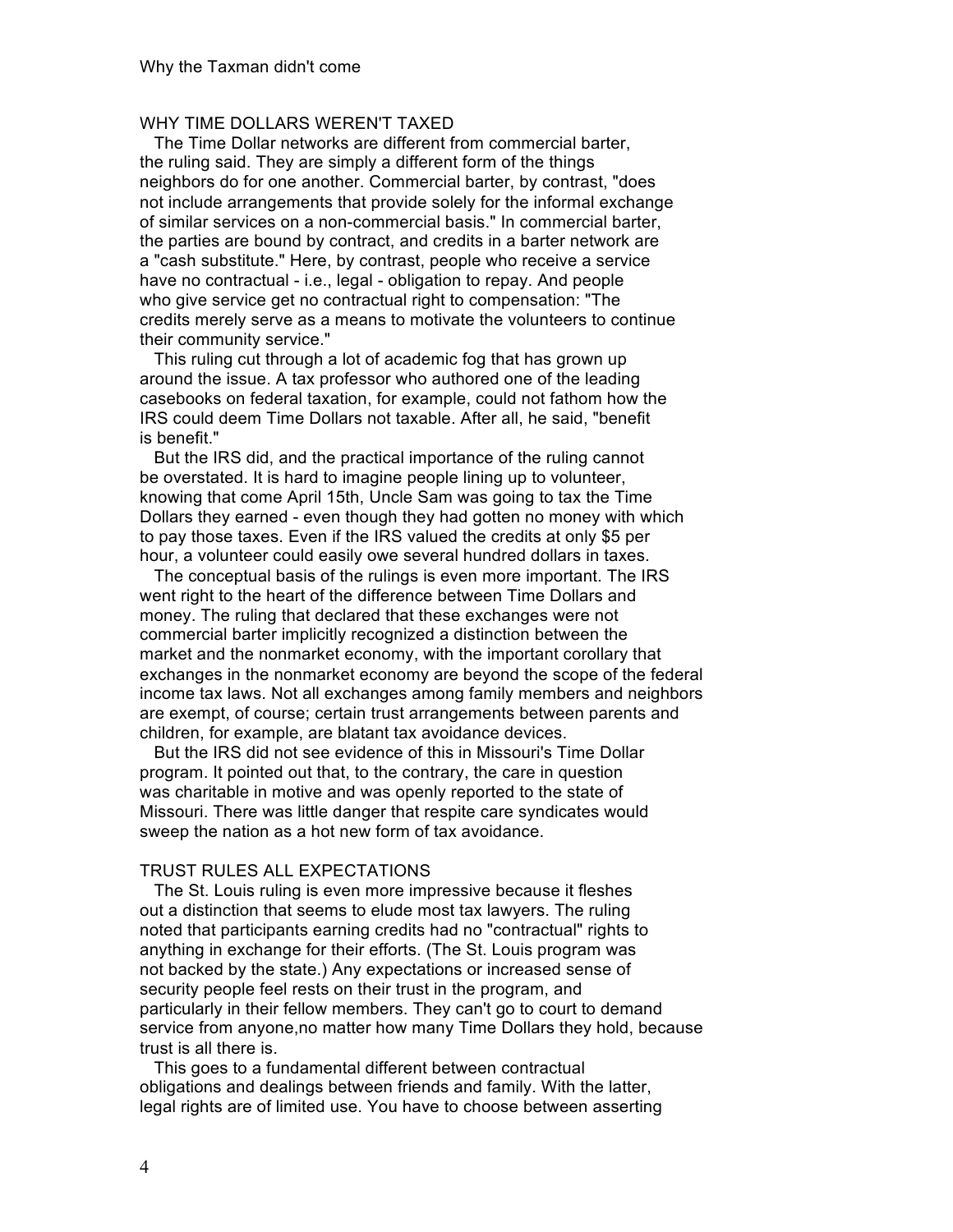them and maintaining the underlying relationship. Resorting to the courts means you are asserting the rights of a stranger against strangers, and often, that you are operating in a context of monetary values rather than ones of trust.

Shimone Bergman, regarded as the "father" of gerontology in Israel, responded with a glimmer of recognition when he heard a description of Time Dollars. Perhaps one of the earliest precedents, he said, is found in the scriptural commandment "Honor thy father and thy mother that they days may be long upon the land which the Lord thy God Giveth thee." Considering that Moses's followers would wander 40 years in the desert before being permitted to enter that land, the promised exchange was at best somewhat speculative in nature. A court would have thrown it out for want of mutuality or on any number of other grounds as altogether lacking in the requisite specificity.

Families and communities operate on a standard of reciprocity. That is a moral norm, not a legal one; the mechanism of enforcement is not the courts, but the sanctions that operate normally between people. The person who takes and takes and takes becomes, at some point, like the child who cried "wolf" once too often. Anthropologists tell us that the ostracism practiced by "primitive" legal systems may be more powerful than the forms of punishment to which "civilized" society resorts when it puts miscreants in prison and turns them into polished criminals.

### THE GUARANTEE: GOD FAITH AND BEST EFFORT

Time Dollars draw from an ethical tradition, rather than the legal and commercial tradition that lies behind the Internal Revenue Code. The ethical norm was succinctly summed up centuries ago by Rabbi Ben Azzai, who said: "The reward of a good deed is a good deed." The only real guarantee is the good faith and best effort of the individuals and organizations involved.

Indeed, there can be no "contractual remedy" that substitutes for membership in family and community. These provide a kind of allpurpose insurance and all-purpose safety net that no commercial company would underwrite and no government could afford. That is the measure of security we have lost; that is the measure of genuine security that Time Dollars seeks to reestablish.

Income, said the IRS, belongs in the world of the market; altruism, empathy, and reciprocity belong to another world, which by and large is off-limits to the IRS. To be sure, IRS lawyers would warn that these regional rulings are not binding precedent. The possibility remains that as Time Dollar systems expand, and as the IRS feels continuing pressure to increase federal revenues to avert the need to raise tax rates, the agency could have a change of heart.

If the IRS really wants to decree that retirees will be taxed for driving their neighbors to the doctor, one is tempted to respond cheerily, "See you on Capitol Hill." But Congress wouldn't even have to act. This do-it-yourself currency even includes a do-it-yourself defence against the IRS.

People earning Time Dollars could simply give them to the taxexempt membership organization sponsoring the program. They would in